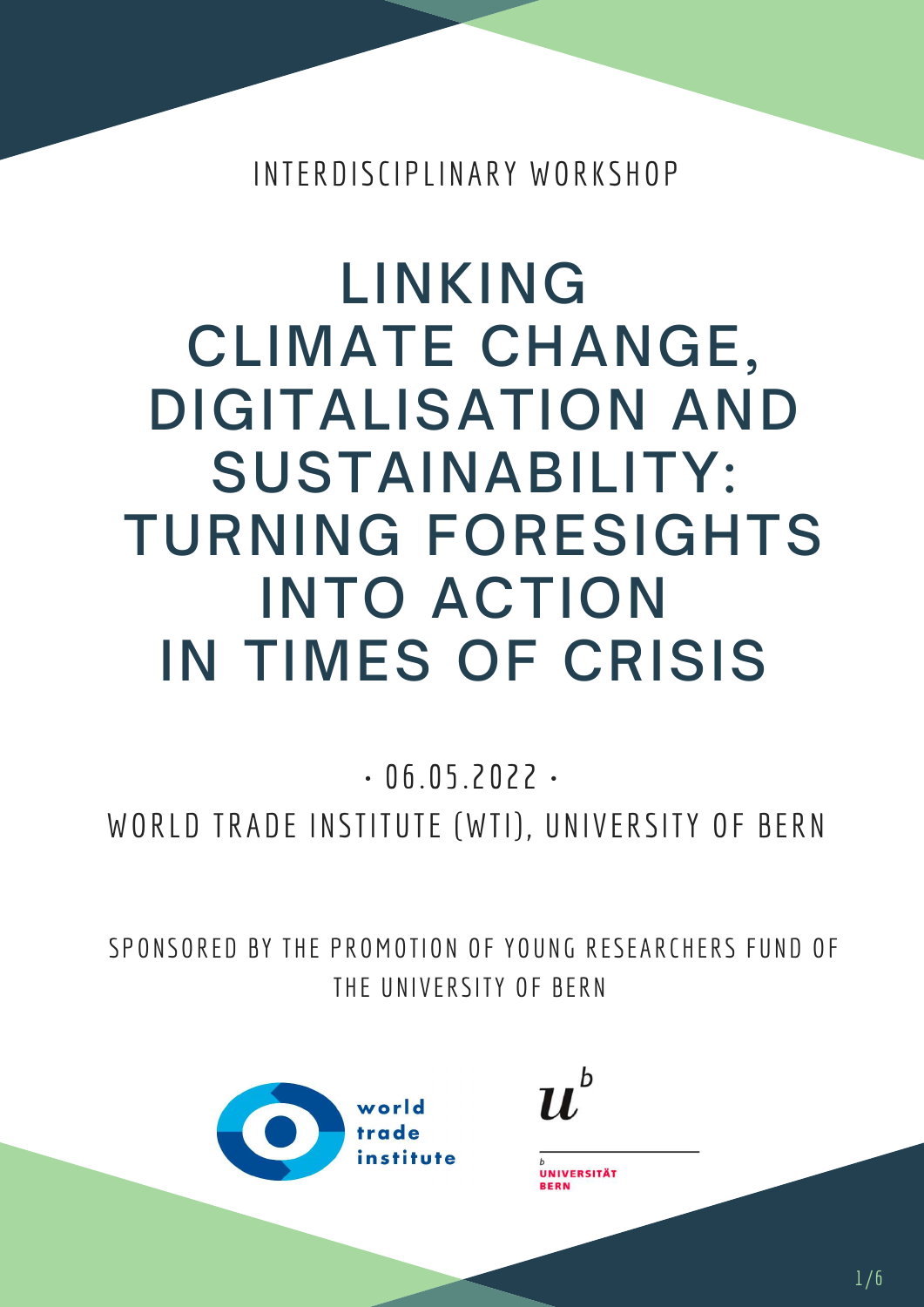## **ORGANISERS**







Dr. Aylin Yildiz WTI, University of Bern Oeschger Centre for Climate Change Research

Maria Vasquez Callo-Müller WTI, University of Bern University of Lucerne

Dr. Aydin Baris Yildirim ETH Zurich

### KEYNOTE SPEAKER



#### Dr. Elisabeth Bürgi Bonanomi Centre for Environment and Development (CDE),

University of Bern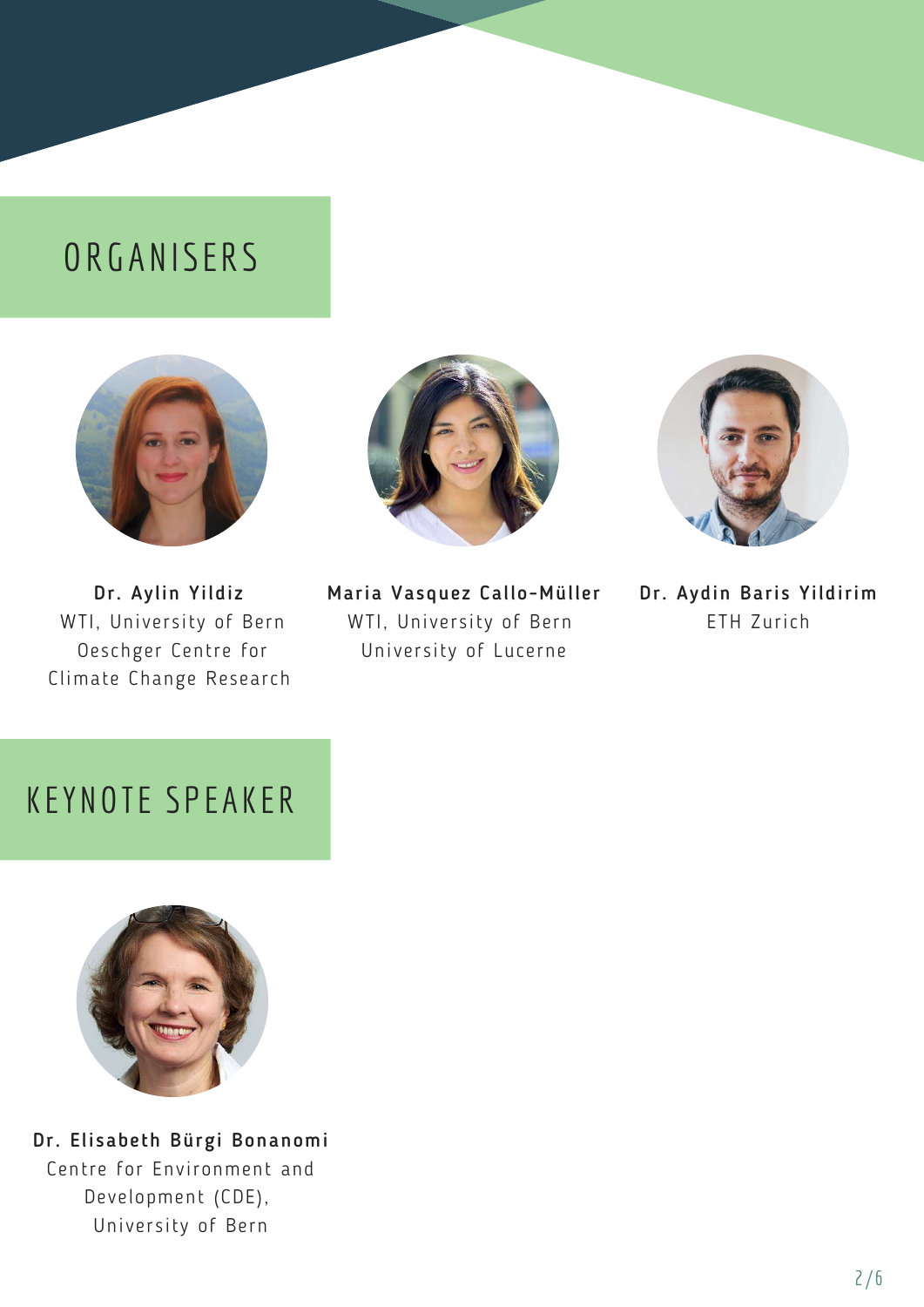#### SPEAKERS





Dr. Ezgi Yildiz The Graduate Institute of Geneva (IHEID)

Mireia Paulo Ruhr University Bochum

Ilkay Demirdag EnerjiSA, Istanbul

Dr. Gabriel Webber Ziero University of Zurich Ca' Foscari University







Fabienne Sigg UN Global Compact Network Switzerland & Liechtenstein









Kholofelo Kugler University of Lucerne

Karina Mereuta Fructify Network

Ivan Stepanov Friedrich-Alexander-Universität Erlangen-Nürnberg (FAU)

Jerome Crugnola-Humbert Deloitte, Zurich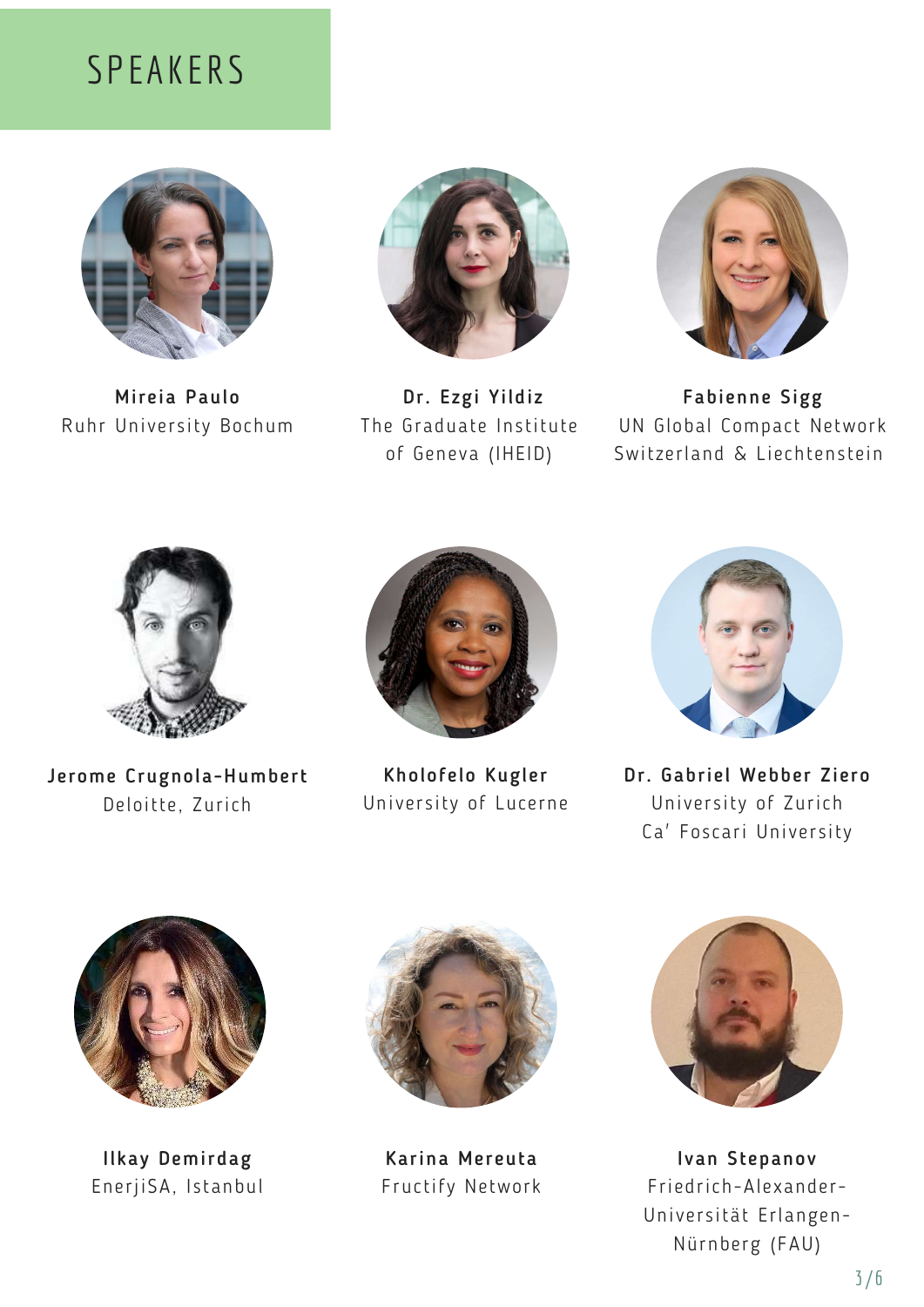#### SPEAKERS (CONT'D)





Dr. Ece Satar Pfister Climate Partner, Zurich

Carmen Sprus EY, Zurich







#### Nadya Sporysheva UNECE, Geneva

Dr. Anqi Wang UNCTAD, Geneva

Alexandros-Catalin Bakos City University of London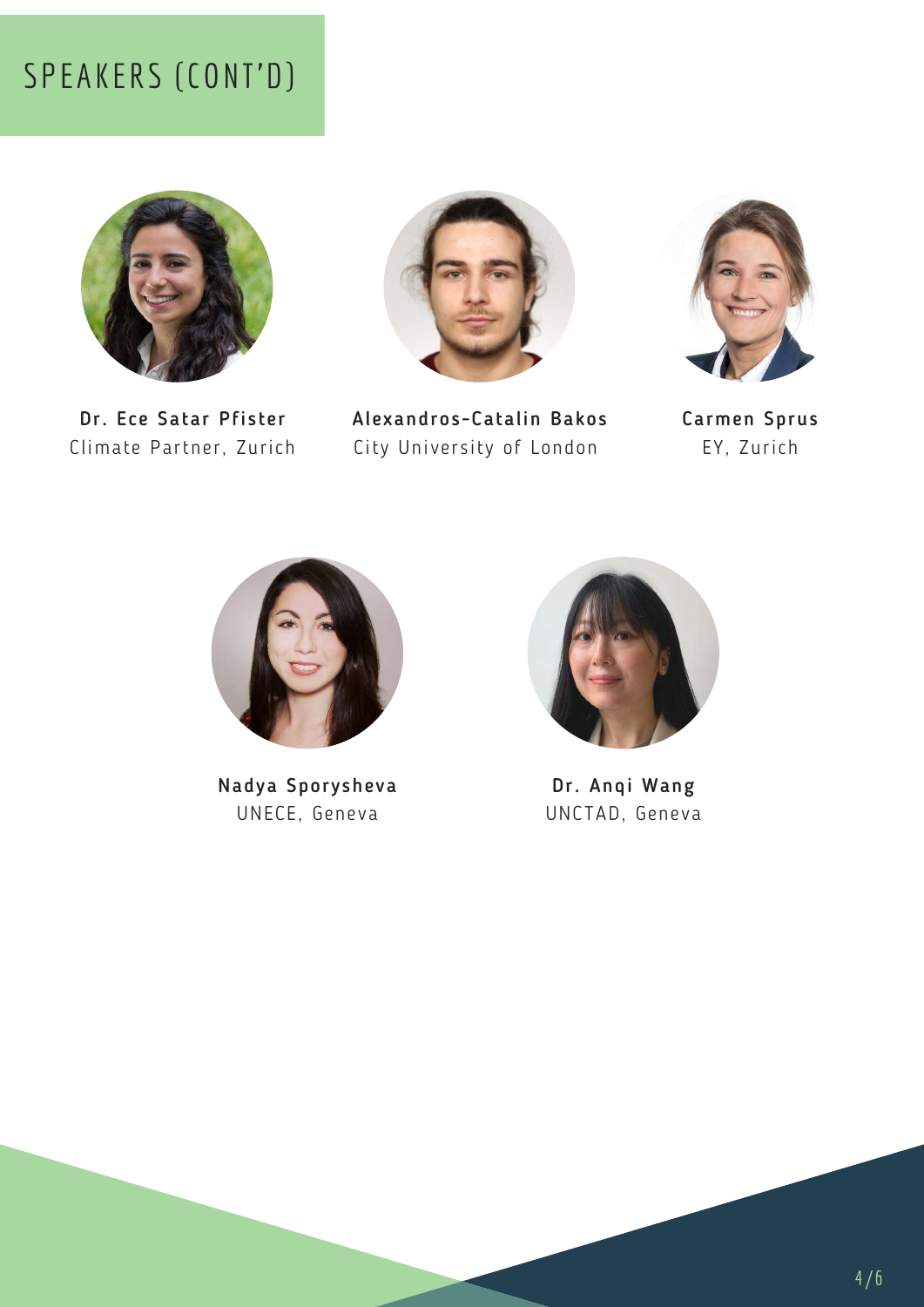## **PROGRAMME**

- $9:00 9:15$ Registration
- $9:15 9:30$ Welcoming Remarks by Dr. Elisabeth Bürgi Bonanomi
- $9:30 11:40$ Setting the Scene: Gaining Insights from Sustainability Practitioners Moderator: Dr. Aylin Yildiz Speakers: Jerome Crugnola-Humbert, Dr. Gabriel Webber Ziero, Dr. Ece Satar Pfister, Carmen Sprus and Ilkay Demirdag *Topics: Sustainable finance, Sustainability preferences under MiFID II, Decarbonisation, Carbon footprint calculations, Integrated thinking*
- 11:40 11:50 Coffee Break
- 11:50 13:35 Digitalisation for Societal Transformation Moderator: Maria Vasquez Callo-Müller

13:35 - 14:30 Lunch Break

14:30 - 16:40 Promises and Challenges for Achieving the SDGs Moderator: Dr. Aydin Baris Yildirim Speakers: Dr. Ezgi Yildiz, Dr. Anqi Wang, Alexandros-Catalin Bakos, Fabienne Sigg and Karina Mereuta *Topics: Deep seabed mining, International investment agreements and climate action, SDG ambition approach, Sustainability communication*

16:40 - 17:00 Break for Afternoon Snacks

17:00 - 18:00 Roundtable discussion

Speakers: Mireia Paulo, Kholofelo Kugler, Nadezhda Sporysheva and Ivan Stepanov *Topics: Data security, Eurasian perspectives on digitalisation, Digital data as investment*